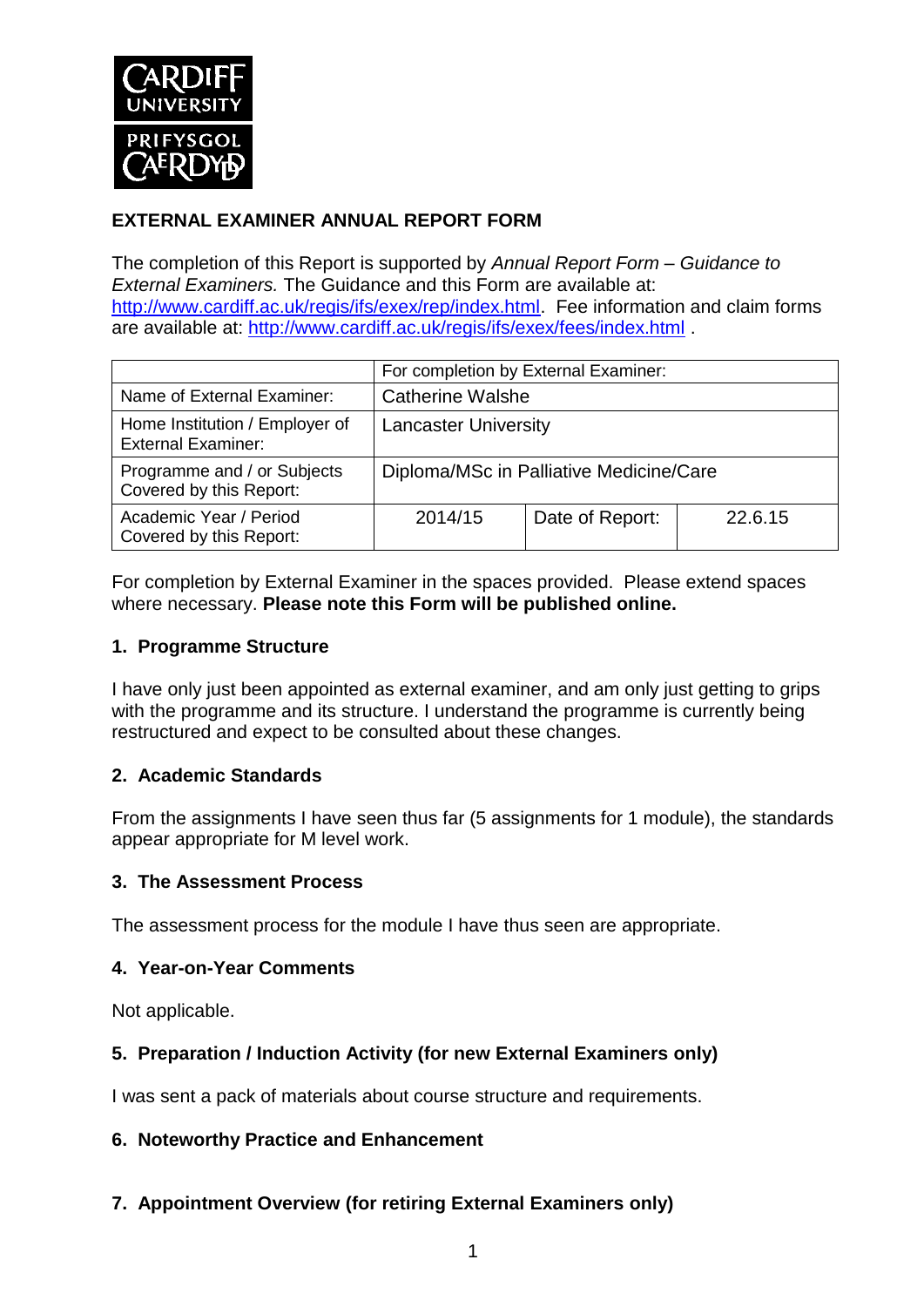# **8. Annual Report Checklist**

Please include appropriate comments within Sections 1-7 above for any answer of 'No'.

|                                             |                                                                                                                                                             | <b>Yes</b><br>(Y) | <b>No</b><br>(N) | N/A<br>(N/A) |  |
|---------------------------------------------|-------------------------------------------------------------------------------------------------------------------------------------------------------------|-------------------|------------------|--------------|--|
| <b>Programme/Course Information</b>         |                                                                                                                                                             |                   |                  |              |  |
| 8.1                                         | Did you receive sufficient information about the Programme and<br>its contents, learning outcomes and assessments?                                          | Y                 |                  |              |  |
| 8.2                                         | Were you asked to comment on any changes to the assessment<br>of the Programme?                                                                             |                   | N                |              |  |
| <b>Draft Examination Question Papers</b>    |                                                                                                                                                             |                   |                  |              |  |
| 8.3                                         | Were you asked to approve all examination papers contributing<br>to the final award?                                                                        | Y                 |                  |              |  |
| 8.4                                         | Were the nature, spread and level of the questions appropriate?                                                                                             | Y                 |                  |              |  |
| 8.5                                         | Were suitable arrangements made to consider your comments?                                                                                                  | Y                 |                  |              |  |
|                                             | <b>Marking Examination Scripts</b>                                                                                                                          |                   |                  |              |  |
| 8.6                                         | Did you receive a sufficient number of scripts to be able to assess<br>whether the internal marking and classifications were appropriate<br>and consistent? |                   |                  | <b>NA</b>    |  |
| 8.7                                         | Was the general standard and consistency of marking<br>appropriate?                                                                                         |                   |                  | <b>NA</b>    |  |
| 8.8                                         | Were the scripts marked in such a way as to enable you to see<br>the reasons for the award of given marks?                                                  |                   |                  | <b>NA</b>    |  |
| 8.9                                         | Were you satisfied with the standard and consistency of marking<br>applied by the internal examiners?                                                       |                   |                  | <b>NA</b>    |  |
| 8.10                                        | In your judgement, did you have the opportunity to examine a<br>sufficient cross-section of candidates' work contributing to the<br>final assessment?       |                   |                  | <b>NA</b>    |  |
| <b>Coursework and Practical Assessments</b> |                                                                                                                                                             |                   |                  |              |  |
| 8.11                                        | Was the choice of subjects for coursework and / or practical<br>assessments appropriate?                                                                    | Y                 |                  |              |  |
| 8.12                                        | Were you afforded access to an appropriate sample of<br>coursework and / or practical assessments?                                                          | Y                 |                  |              |  |
| 8.13                                        | Was the method and general standard of assessment<br>appropriate?                                                                                           | Y                 |                  |              |  |
| 8.14                                        | Is sufficient feedback provided to students on their assessed<br>work?                                                                                      | Y                 |                  |              |  |
|                                             | <b>Clinical Examinations (if applicable)</b>                                                                                                                |                   |                  |              |  |
| 8.15                                        | Were satisfactory arrangements made for the conduct of clinical<br>assessments?                                                                             |                   |                  | <b>NA</b>    |  |
|                                             | <b>Sampling of Work</b>                                                                                                                                     |                   |                  |              |  |
| 8.16                                        | Were you afforded sufficient time to consider samples of<br>assessed work?                                                                                  | Y                 |                  |              |  |
|                                             | <b>Examining Board Meeting</b>                                                                                                                              |                   |                  |              |  |